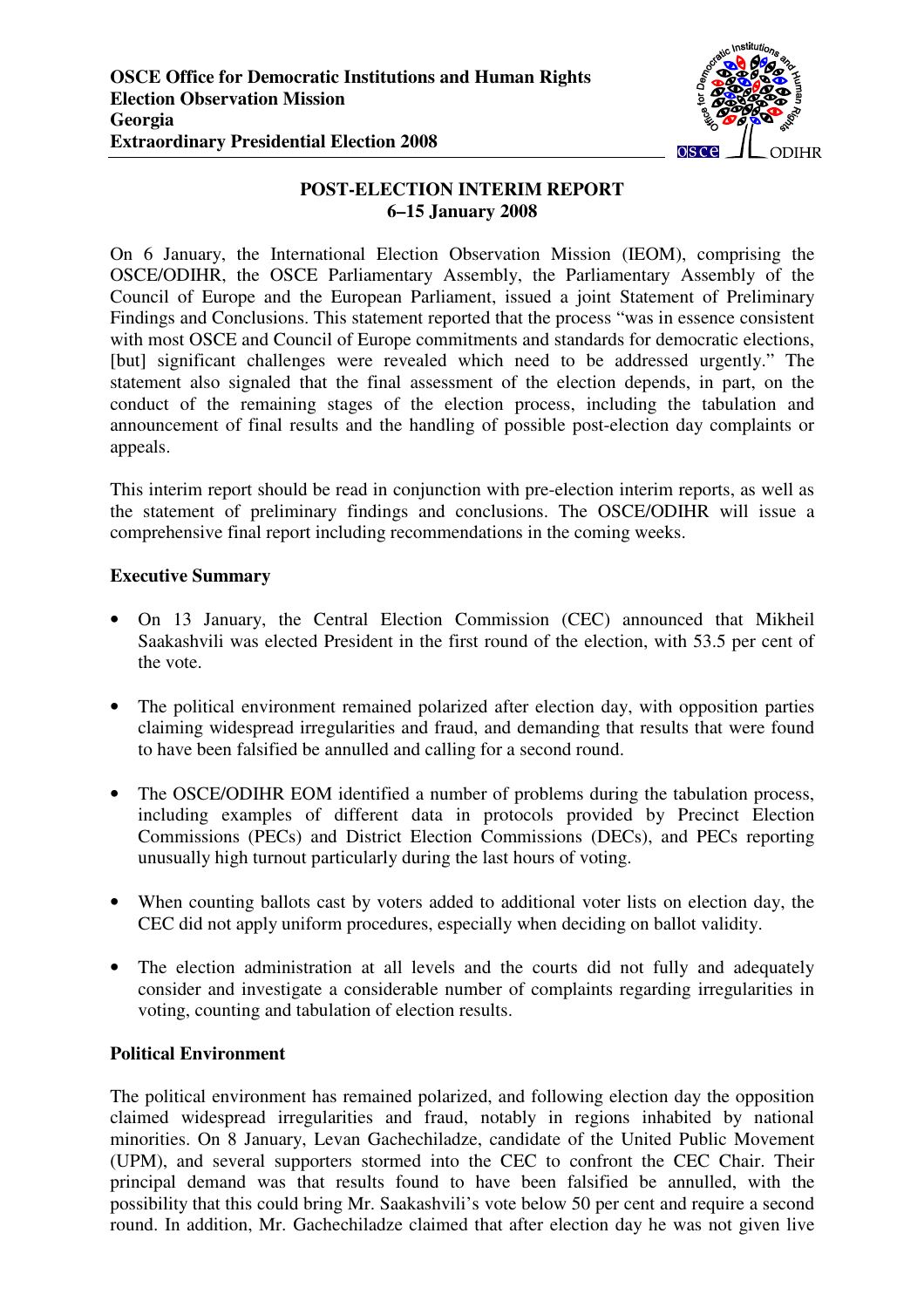coverage by most television channels. Opposition activists and sympathetic NGOs held demonstrations outside the CEC and the Georgian Public Broadcaster.

On 13 January, the CEC announced that Mikheil Saakashvili had won 53.5 per cent of the vote, sufficient to be elected in the first round against 25.7 per cent for Mr. Gachechiladze. All other candidates received less than 10 per cent. Following the announcement of the results, the opposition held demonstrations on 13 January, which they said would continue.

## **Tabulation and Announcement of Election Results**

The IEOM observed the vote count and completion of results protocols at 180 PECs. A significant 23 per cent of counts observed were assessed as bad or very bad. Observers reported that in 8 per cent of counts observed, they had witnessed tampering with results protocols. In 21 per cent of counts observed, they reported significant procedural errors or omissions. Many protocols lacked required information or stamps and signatures. Data frequently showed inconsistencies; CEC staff informed the OSCE/ODIHR EOM that in around 940 of 3,511 PECs, the number of voters who voted did not reconcile with the sum of valid and invalid votes.

The CEC started posting results protocols on its website in the early morning of the day after the election. While this was a positive step, the posting of results proceeded at a slow rate. On 9 January, the CEC Chairperson announced preliminary results based on 3,482 PEC protocols.

OSCE/ODIHR EOM observers described the tabulation process at the DEC level as slow, not very well organized, and often chaotic. In some DECs, they noted a tense atmosphere during tabulation. There were cases in which PEC protocols given to the OSCE/ODIHR EOM differed from those provided by DECs. For example, protocols provided by DECs for Batumi (PECs 11 and 73), Lentekhi (PEC 1), and Dmanisi (PEC 30) showed a significant increase of votes cast for Mr. Saakashvili.

Observers from the New Government – New Initiative NGO informed the OSCE/ODIHR EOM that PECs were frequently unaware how to fill in the results protocols. Several PEC protocols from DEC 41 in Ninotsminda reviewed by the OSCE/ODIHR EOM appear to have been completed by one and the same person. Instances were noted where DECs corrected PEC protocols, and these were posted on the CEC website for PECs 5, 22, 24 and 35 in Ninotsminda, alongside the original PEC protocols. This action was taken despite the fact that the law does not envisage DEC corrections to PEC protocols.

The CEC announced that the overall turnout was 56.19 per cent. In several DECs, the turnout was considerably higher than the average. Some 23 PECs reported 100 per cent turnout<sup>1</sup>, while another 205 commissions reported turnout between 90 and 100 per cent.

A significant number of PECs reported unusually high turnout during the last three hours of voting. In 79 precincts, more than 500 voters cast their ballots during this period, according to the results protocols. 2 For instance, in Marneuli, 866 people voted in PEC 50 during the last three hours (i.e. one voter was processed every 12 seconds) and 657 in PEC 1 (16 seconds per

<sup>&</sup>lt;sup>1</sup> This figure does not include 41 polling stations where PECs mistakenly entered the number of voters who voted in the line of the protocol intended for the total number of voters on the voter lists.

<sup>&</sup>lt;sup>2</sup><br>This figure does not include polling stations which also counted ballots cast at nearby special polling stations, as per information provided by the CEC.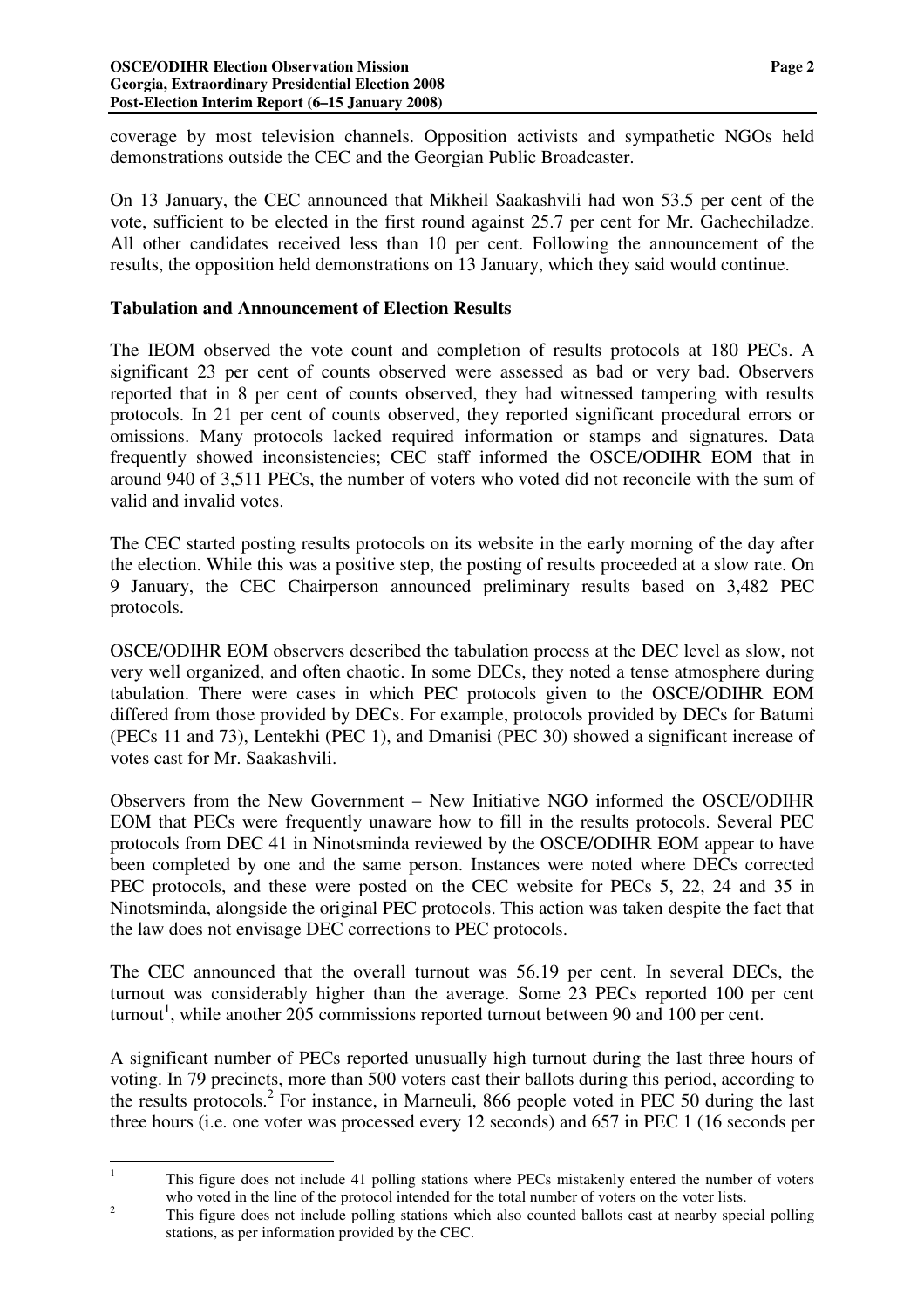#### **OSCE/ODIHR Election Observation Mission Page 3 Georgia, Extraordinary Presidential Election 2008 Post-Election Interim Report (6–15 January 2008)**

voter). In Sagarejo, 822 voters were processed by PEC 36 in the last three hours (13 seconds per voter), and in Akhalkalaki, 879 by PEC 24 (12 seconds per voter).

Around 85,000 voters were added to additional voter lists on election day. As provided by law, some 930 PECs did not count ballots cast by these voters themselves and sent these ballots to the CEC, which on 7 January decided to count them<sup>3</sup>. On 8 January, several groups composed of CEC members and staff started the count. The count took place in chaotic circumstances, and the counting groups did not apply uniform procedures, especially when deciding on ballot validity. The OSCE/ODIHR EOM observers noted that a significant number of ballots from some PECs in certain DECs appeared to have been filled out in identical fashion, raising suspicion of wrongdoing. In such cases, numbers of all but one candidate on ballots had been circled, or all but one name had been crossed out identically. Such cases were noted for DEC 6 (PECs 54 and 56, DEC 32 (PEC 81), DEC 60 (PEC 41). and DEC 61 (PEC 16).

In the majority of cases, these ballots were considered valid based on a new CEC ordinance on the counting of ballots cast by voters added to the additional voter lists on election day, and adopted only after election day on 10 January. This ordinance offered a more liberal interpretation of ballot validity than that contained in the Electoral Code. Some PECs did not send voter lists and copies of IDs to accompany the ballots as required by law, but the ballots were counted anyway. On 11 January, the CEC approved the protocol on the count of additional votes. The CEC drew up only one general protocol for all PECs that sent ballots cast by voters added to the additional voter lists on election day, lacking detailed data for individual PECs, and attaching a separate table with PEC results. Only eight of 13 CEC members signed the protocol.

On 10 January, the UPM at a press conference claimed its members had found sealed envelopes with ballots cast by voters added to additional voter lists on a rubbish tip on the outskirts of Tbilisi. On 12 January, a UPM representative presented these envelopes during a CEC session, but the CEC Chair refused to accept them, arguing that ballots are State documents and that the finder should hand them to the police for criminal investigation.

On 13 January, the CEC approved the final election results. The CEC members appointed by opposition parties argued that there were many violations and complaints which the CEC had not reviewed, and that the results could therefore not be approved. Seven members voted to approve the final results, while six opposition-appointed members voted against.

## **Complaints and Appeals**

The election administration at all levels, and the courts, did not fully and adequately consider and investigate a considerable number of complaints regarding irregularities in voting, counting and tabulation of election results. Some complaints included serious allegations of multiple voting, ballot stuffing, and tampering with protocols, with requests for annulment of a significant number of PEC summary protocols. The vast majority of these complaints were submitted by opposition parties and domestic NGOs, with almost none filed by the ruling party. There was an apparent avoidance to substantively consider complaints. The OSCE/ODIHR EOM received accounts that law enforcement bodies, local administration and courts actively discouraged observers and opposition supporters not to file complaints or to withdraw them.

<sup>&</sup>lt;sup>3</sup> Under the law, decisions by PECs to count ballots cast by voters registered on additional voter lists on election day at polling stations are taken by two-thirds of votes of a commission.